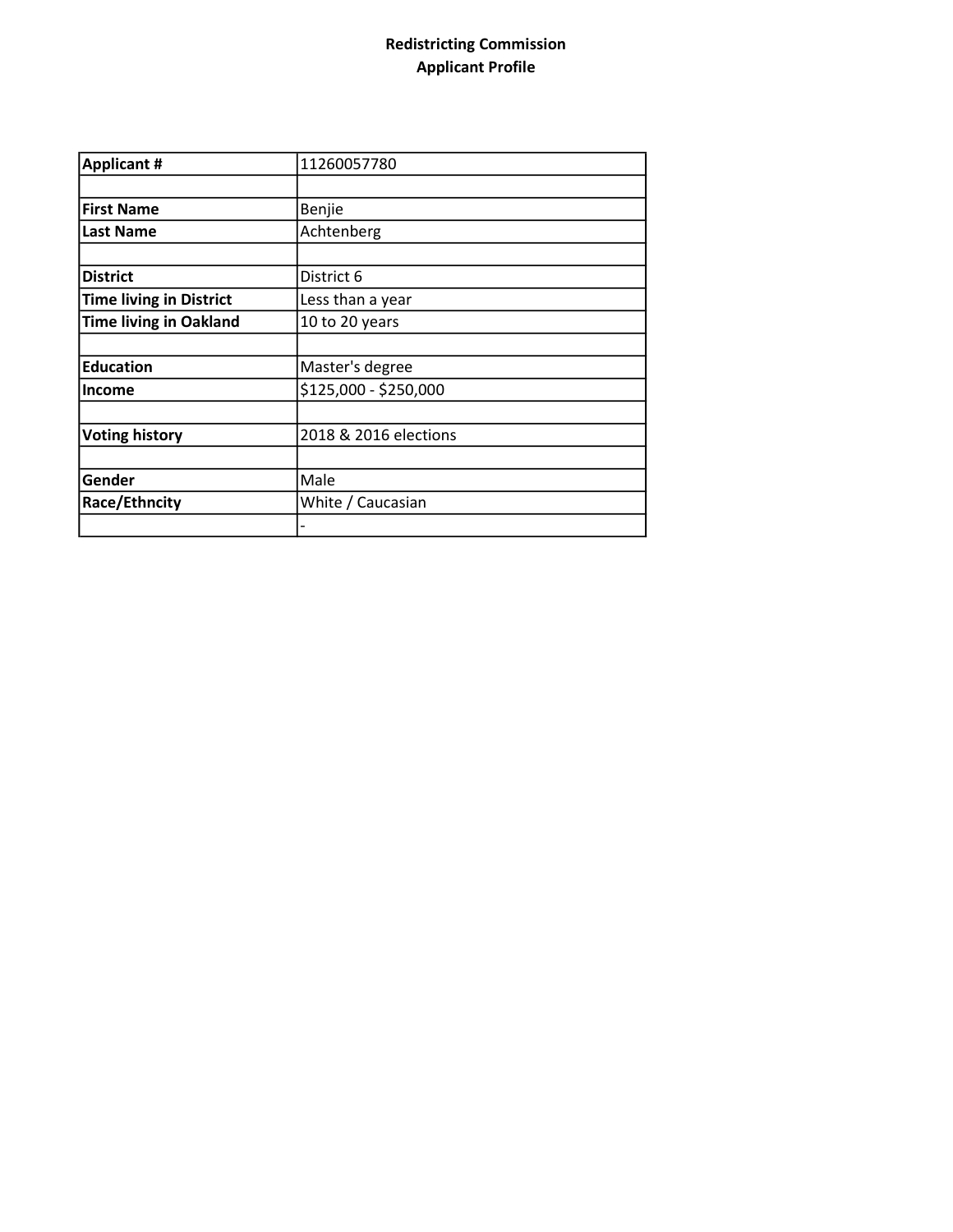## **Supplemental Questionnaire**

Your response to each of the mandatory following questions is limited to no more than 500 words. Please type in the space provided for each question.

\*1. Why do you wish to serve on the Commission and why do you think the work of the Commission is important?

I want to serve on the Commission because as an Oakland resident with a family and a young child attending Oakland schools, I believe it is critical to have diverse, varied and informed perspectives represented on the Commission. I am excited to have the opportunity to bring my perspective as a former local teacher, current parent and long time resident to the work of redistricting our city. This work is essential in creating thoughtful and meaningful representative borders for both School Board and City Council. Oakland's demographics have changed a lot in the past 10 years and our new districts' borders should accurately reflect and respect the long time and new neighborhood communities that exist right now. Our city's districts should be drawn as accurately as possible when representing all of us, so that our varied communities' interests are represented as authentically and meaningfully as possible.

\*2. Explain what it means to be impartial and describe your ability to exercise impartiality.

Being impartial means being fair and just while also not taking sides in a given situation. I have a strong ability to be impartial and exercise impartiality. As a former public school teacher I often had to be impartial when supporting students in solving conflicts. I was expected to and always did my best to listen to both sides of a conlift, and provide space for both sides to be heard, so that, ideally, the students could, with my support work towards a resolution, without me just telling them what to do. As an educator I believe it is our duty to be facilitators and supporters of students' learning in all settings. Knowing full well that all students enter classrooms with their own funds of knowledge and personal experiences that inform their opinions, allowed me to address most issues that came up through an unbiased lens. There were times that I personally disagreed with a student's perspective, however, it was not my place to tell them I disagreed or to prove them wrong. Rather, my charge, and what I always strived to do was to challenge all students respectfully to defend their ideas with evidence and encourage everyone (myself included) to listen to opposing opinions with respect. By bringing an impartial and as unbiased as possible perspective into the classroom each day, I was able to earn the trust and respect of my students and families, which ultimately led to positive outcomes for most students.

\*3. The Commissioners will need to work collaboratively in redrawing district boundaries. Provide an example from when you had to set aside your own self-interest to achieve a common goal.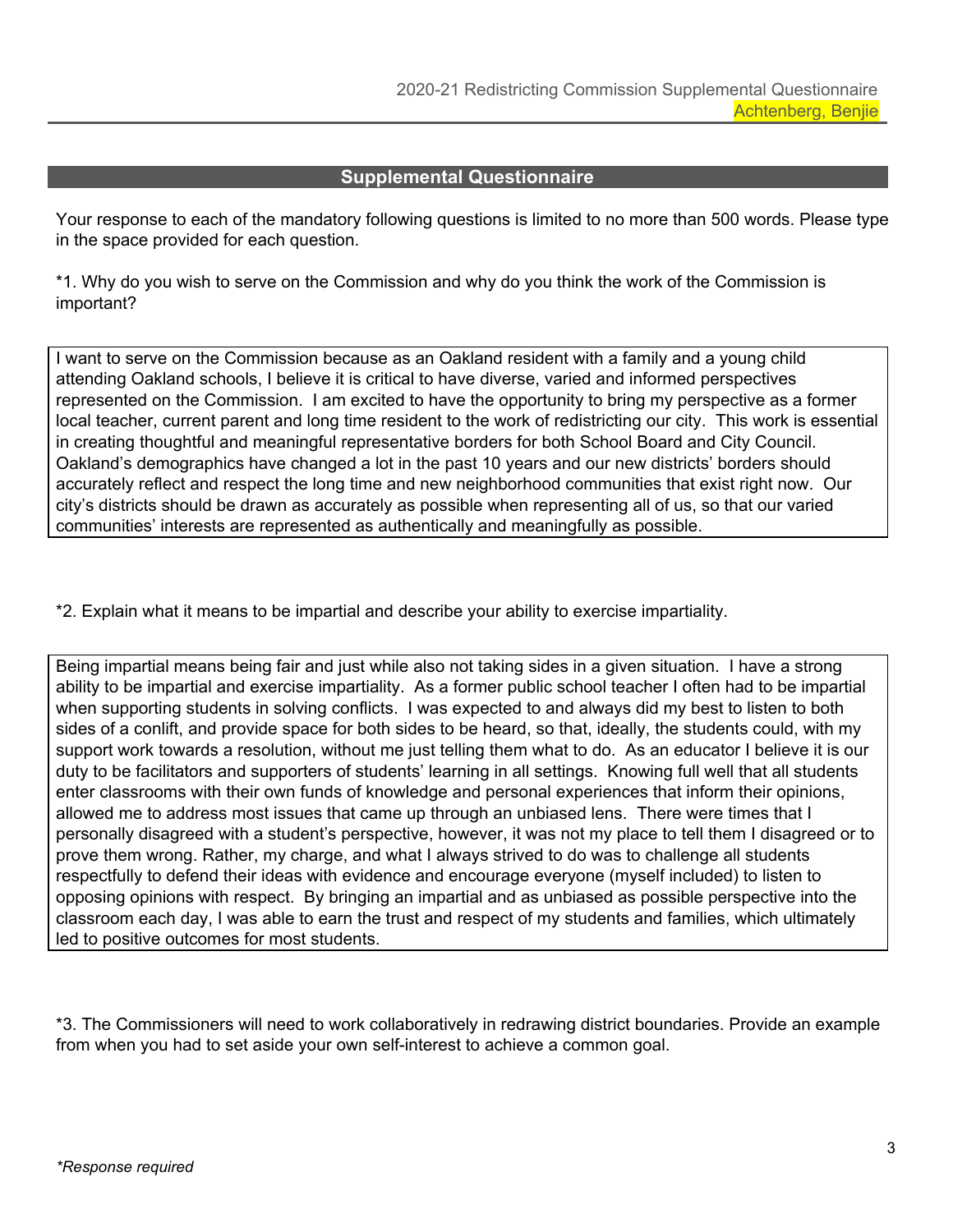Due to the world-wide pandemic, the non-profit I work for has had to shift from providing physical summer programming for hundreds of Oakland students to a virtual, distance learning model. This process has been challenging for many reasons, but one reason in particular is that everyone has had to shift their lives from working at an office and out in the community to staying at home. Finding the balance of taking care of myself and my family while also focusing on supporting the huge shift in how my organization serves local communities has been challenging. Though I wanted to just settle into the new normal of being at home with my family and not really thinking about my job, I've had to put it all in perspective. Yes, this is challenging for my family, but I've realized how much more challenging this shift has been for many of the students and families my organization serves. My family is lucky because my partner and I still have our jobs and can work from home, while many of the families I work with are not as lucky. I have had to set aside and compartmentalize my family's stressors and challenges and really focus on supporting my organization's shift to creating a virtual distance learning model for the hundreds of kids we serve. Though I know and believe nothing can replace in-person, live teaching and community building, I know it is in the best interest of kids everywhere, especially those coming from low-income households here in Oakland to have some kind of distance learning and community building, albeit virtual, for this summer. Knowing that we are all in this together and that we will only all get through this if we work together as a community and as a city, has allowed me to focus on just that, the bigger goals for our city and all the kids my organization works with every summer.

\*4. All Commissioners must demonstrate an understanding of and appreciation for Oakland's diversity. Describe your knowledge of and appreciation for Oakland's people and places, and how this will enhance your work as a commissioner.

I was an Oakland Public School teacher for 10 years and currently work for a local non-profit that serves young people from all across the city through no-cost summer programming. I have worked with students and families from West Oakland to Sobrante Park, from the Hills to the Flatlands and basically every neighborhood in between. I have come to appreciate the immense diversity that our city has with respect to, well, everything. From the amazing restaurants all over the city, to the cultural celebrations throughout the year, to the multitude of languages we hear walking around Lake Merritt, our city is an amazing tapestry of people representing the world. Working in Oakland Public Schools has given me an opportunity to not just meet folks different from me, but to really learn from them too. I have come to appreciate the differences in how families communicate and interact with schools. Supporting my students and families in navigating the school system and accessing our city's resources has been both eye-opening and rewarding. Through my current work I get to travel to community centers and schools all over the city including district, charter, parochial and independent schools. I get to listen to the concerns of families from all over the city and learn about the hopes for their children when it comes to growing up in Oakland. Bringing my experiences with people from all over Oakland, cultural competence and informed perspective about the residents of our city to the Commission will make my ability to serve on the commission stronger and more valued.

\*5. Provide an example from when you faced a complex question or situation. What problem solving skills did you use to solve it?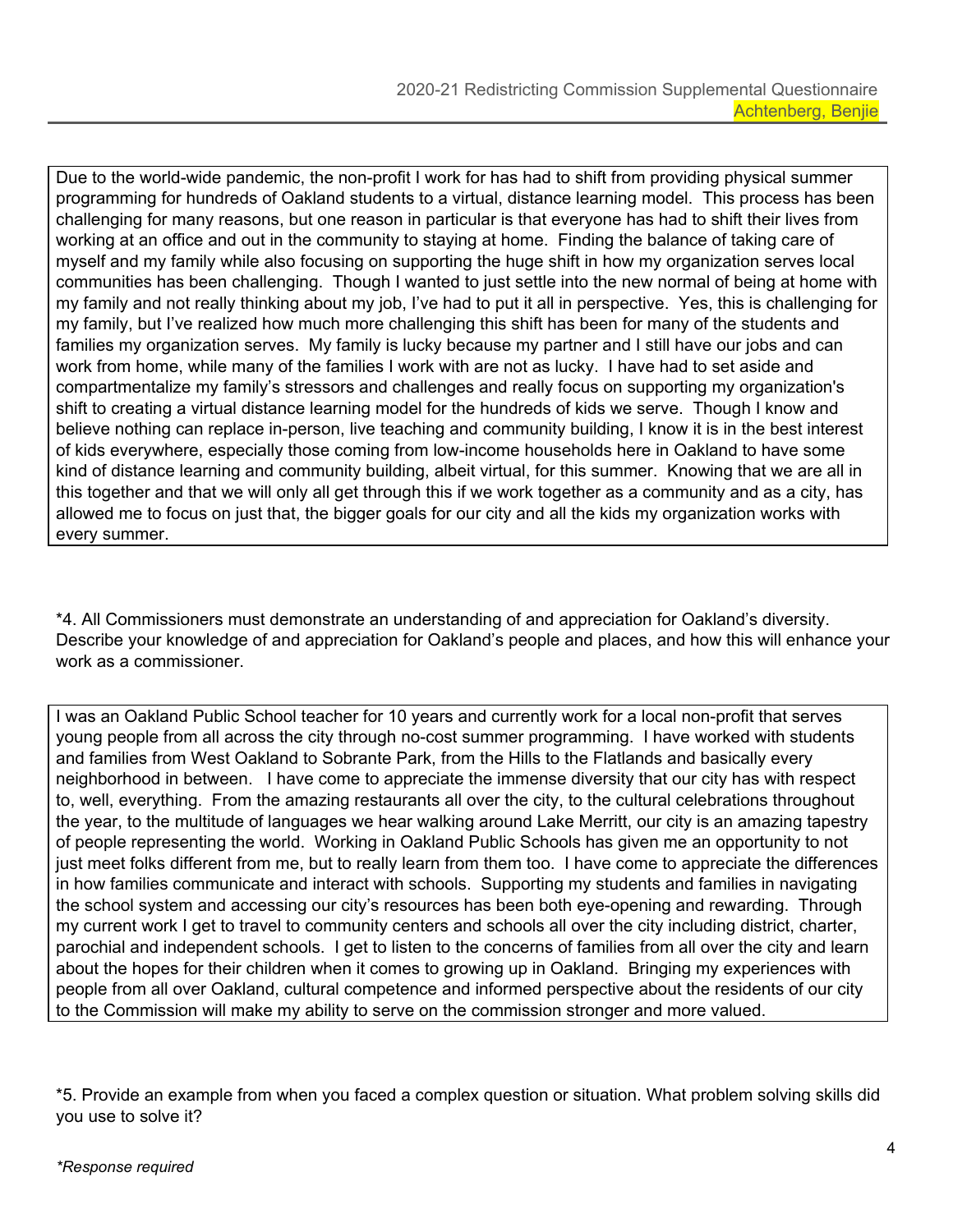In my current job, I support the line staff at various summer programs across the city. In doing this work I am essentially overseeing the management of teams of 25-30 people in their work with Oakland youth. Last summer I faced a situation where two adult staff members were in conflict about how to address some inappropriate student behavior in the classroom. Both staff members felt that their approach to address this student behavior was the correct way to do so, while at the same time they both felt it was appropriate to call out the other staff member in their "incorrect way" of handling the situation in front of their students. I happened to be on their campus that day, heard about it and knew that I needed to address the issue immediately. I pulled both staff members aside after class to have 1:1 check-ins with them. Though I agreed with one of the staff members' approaches to addressing the student misbehavior, I knew it was my job to help them solve this conflict as colleagues on equal footing and not place blame. I listened to both staff members recount what happened, paraphrased what I heard back to them, to validate their feelings and to make sure I understood their perspectives. After listening to and understanding what both of them wanted and needed to resolve the situation, the three of us got together, to make sure they could listen to and hear each other in an authentic and safe way. They eventually did and were able to come to terms with their different approaches to student misbehavior. The hardest yet most rewarding part of this experience was addressing their class and making it clear that disagreements are ok, but that how we deal with them and listen/ not listen to each other can lead to further conflict. My ability to actively listen, see multiple perspectives and help all parties involved see and believe in the ultimate goal is (supporting students to make better choices in class) what allowed us to solve the problem and move forward.

\*6. Describe any professional, social, political, volunteer, community activities, and/or causes in which you have been involved or that you have financially supported. If you do not have any activities to report, type N/A in the space provided.

Within the last five years I have not made any financial contributions to local candidates nor did I participate in local political causes in significant ways. I have marched for, picketed with and supported the Oakland Teachers strike in 2019 as well as Bread For Ed, the ad hoc organization that facilitated getting food donations to community centers and picket lines to feed students who were out of school and teachers/ staff on the picket lines.

## *Additional Information (Optional)*

If there is any additional information that was not asked in the Supplemental Questionnaire that you believe would help the Screening Panel in making their nominations, you may enter that information here. Your response here is optional.